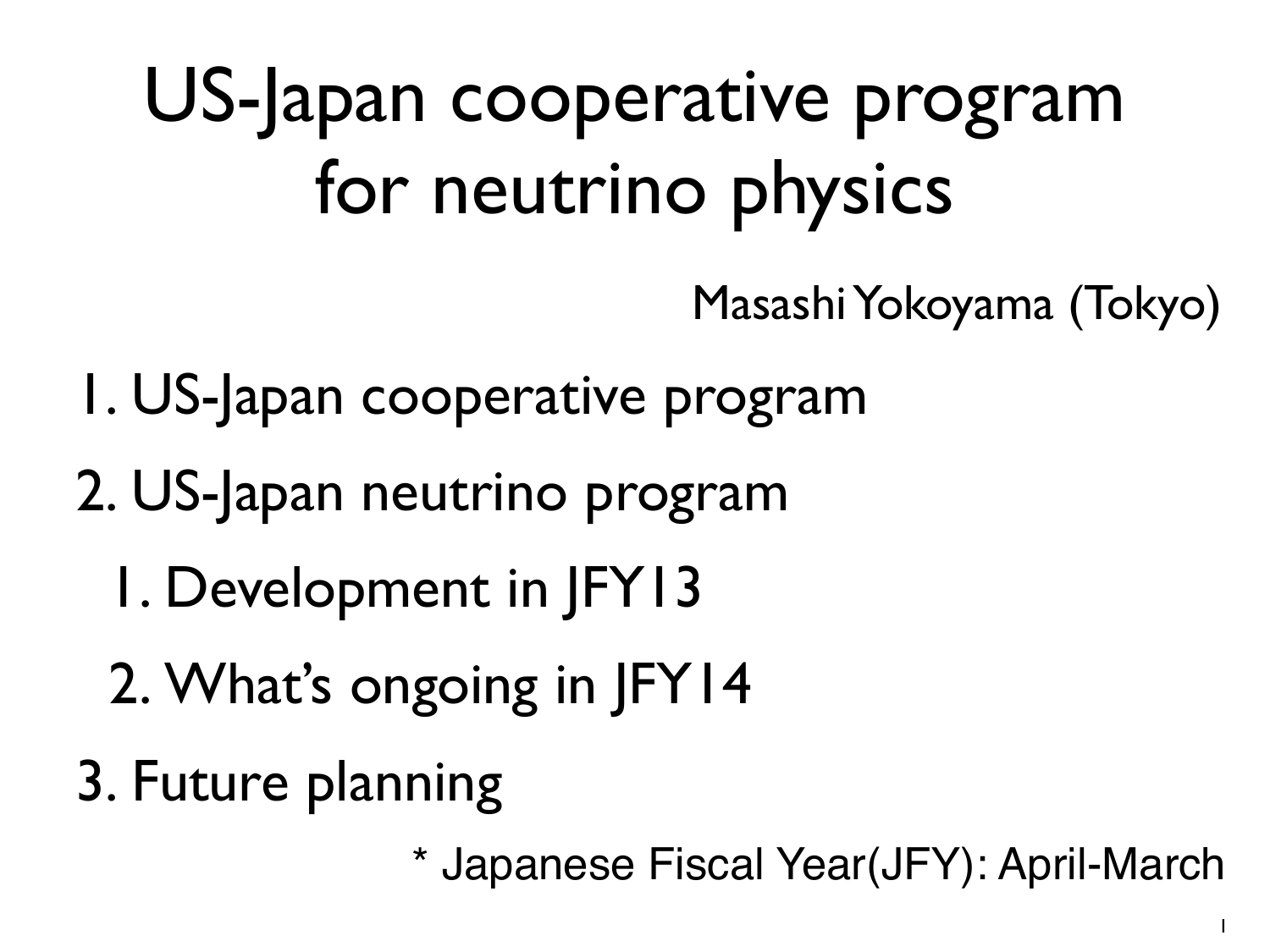# Today's agenda

| 10:00 | Introduction                | Masashi/Steve      |
|-------|-----------------------------|--------------------|
| 10:15 | Acc. proposal I (Kicker)    | Fang               |
| 10:35 | <b>Radiation damage</b>     | <b>Patrick</b>     |
| 10:55 | <b>PNNL</b> introduction    | D. Asner           |
| 11:15 | Horn R&D                    | <b>T.Sekiguchi</b> |
| 11:35 | Acc. proposal I (Monitor)   | Toyama             |
| 11:55 | Beamline monitor            | M.Hartz            |
| 13:00 | Monitor discussion          |                    |
| 14:00 | Radiation damage discussion |                    |
| 15:00 | Remote handling discussion  |                    |
| 16:00 | Accelerator discussion      |                    |
| 17:00 | Wrap up                     |                    |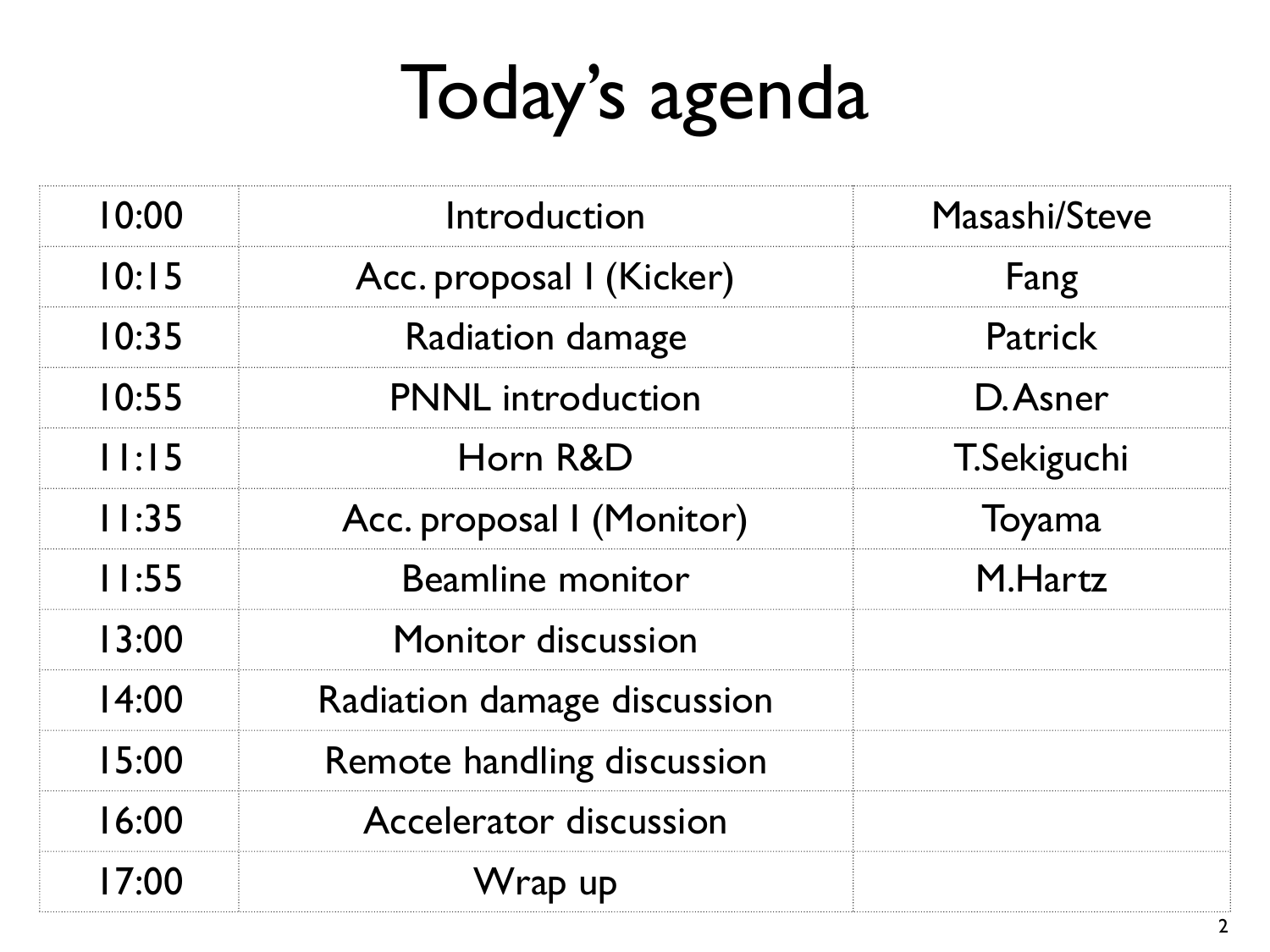#### Background: Japan-US cooperative program in high energy physics

- Long and successful program for 35 years
	- Example: CDF, KTeV, PDG, SciBooNE, …
	- Recently: Belle II, KOTO, …
- Budget entirely comes from Japan (MEXT  $\rightarrow$  KEK).
- In the Japan-US committee meeting in April 2013, it was agreed to make a scheme to facilitate 'pillar fields'.
	- Neutrino was one of such fields.
		- Clearly high priority in both Japan and US.
	- A task force was formed to work out possible topics and to develop coordinated proposals.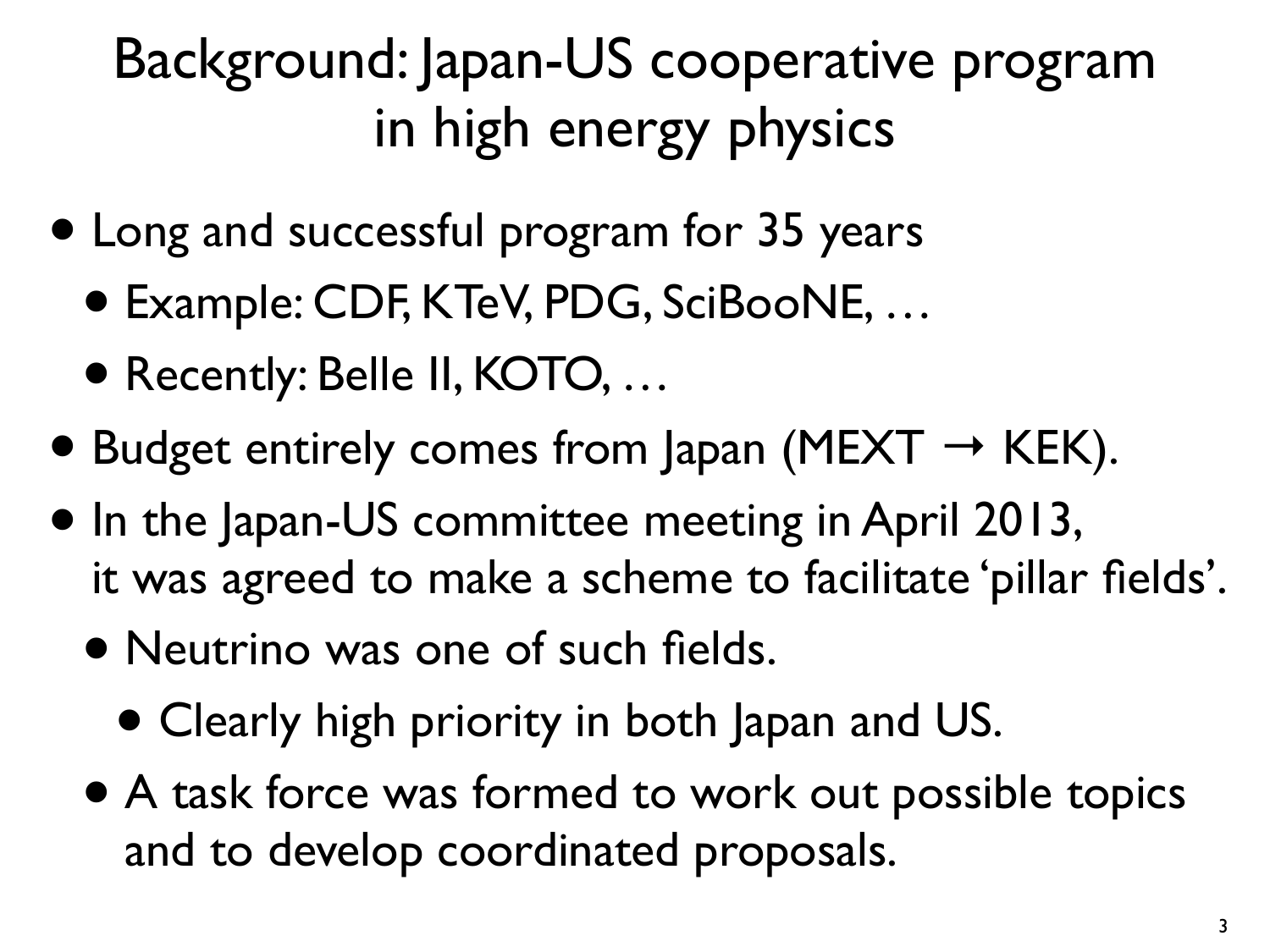### **US-Japan Neutrino Task Force**

- In 2013, the US-Japan Neutrino task force was set up.
	- To consider the cooperative and common research subjects to advance accelerator neutrino experiments: T2K, T2HK, Lq. Ar R&D, MiniBooNE, MicroBooNE, MINOS, NOvA, LBNE, etc..
	- Meetings: face-to-face at Snowmass (Aug. 2013) and FNAL (Oct. 2013), w/ several phone-meetings.
		- *Accelerator* R&D for the MW beam power
			- T. Koseki, C. Ohmori, B. Zwaska
		- High power *neutrino beam* production R&D
			- T. Kobayashi, T. Nakadaira, M. Bishai, V. Papadimitriou
		- High performance *detector* R&D
			- T. Hasegawa, M. Yokoyama, S. Brice, B. Fleming
		- *Physics* development
			- T. Nakaya, G. Feldman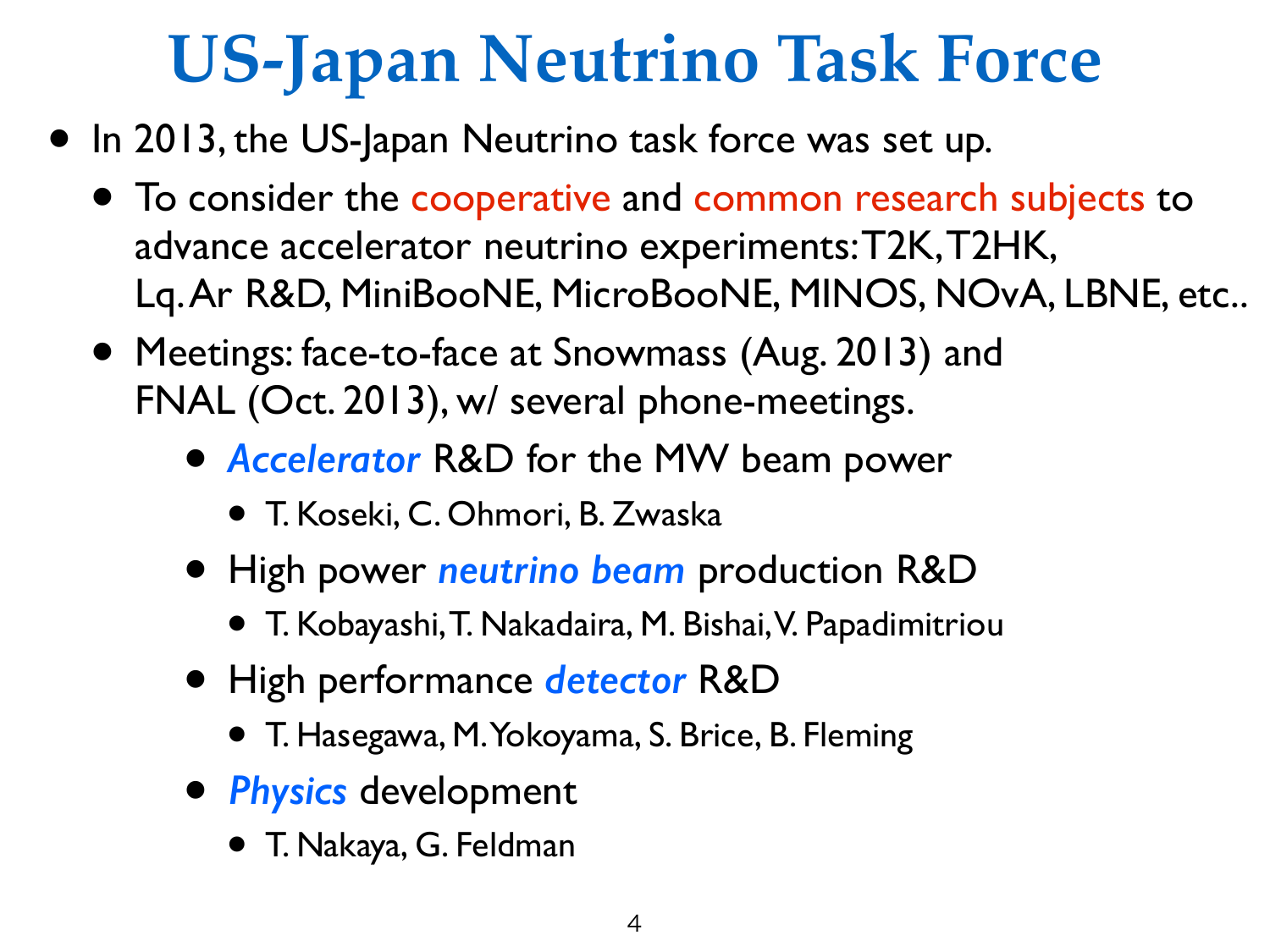#### **Outcome from the US-J Neutrino TF**

(see ICFA Neutrino panel mini-workshop at FNAL: [https://indico.fnal.gov/conferenceDisplay.py?ovw=True&confId=7865\)](https://indico.fnal.gov/conferenceDisplay.py?ovw=True&confId=7865)

- Diverse, multi-pronged and bottom-up R&D subjects are essential in the collaborations of the US and Japan neutrino teams.
	- to improve the *accelerator power*
	- to produce more intense *neutrino beam*
	- to design and to develop gigantic, advance, cost-effective *neutrino detectors*
	- to improve the *analysis techniques* with better understanding of systematic errors.
	- We propose a joint research program for *development of advanced technology for neutrino experiments with high power beams*.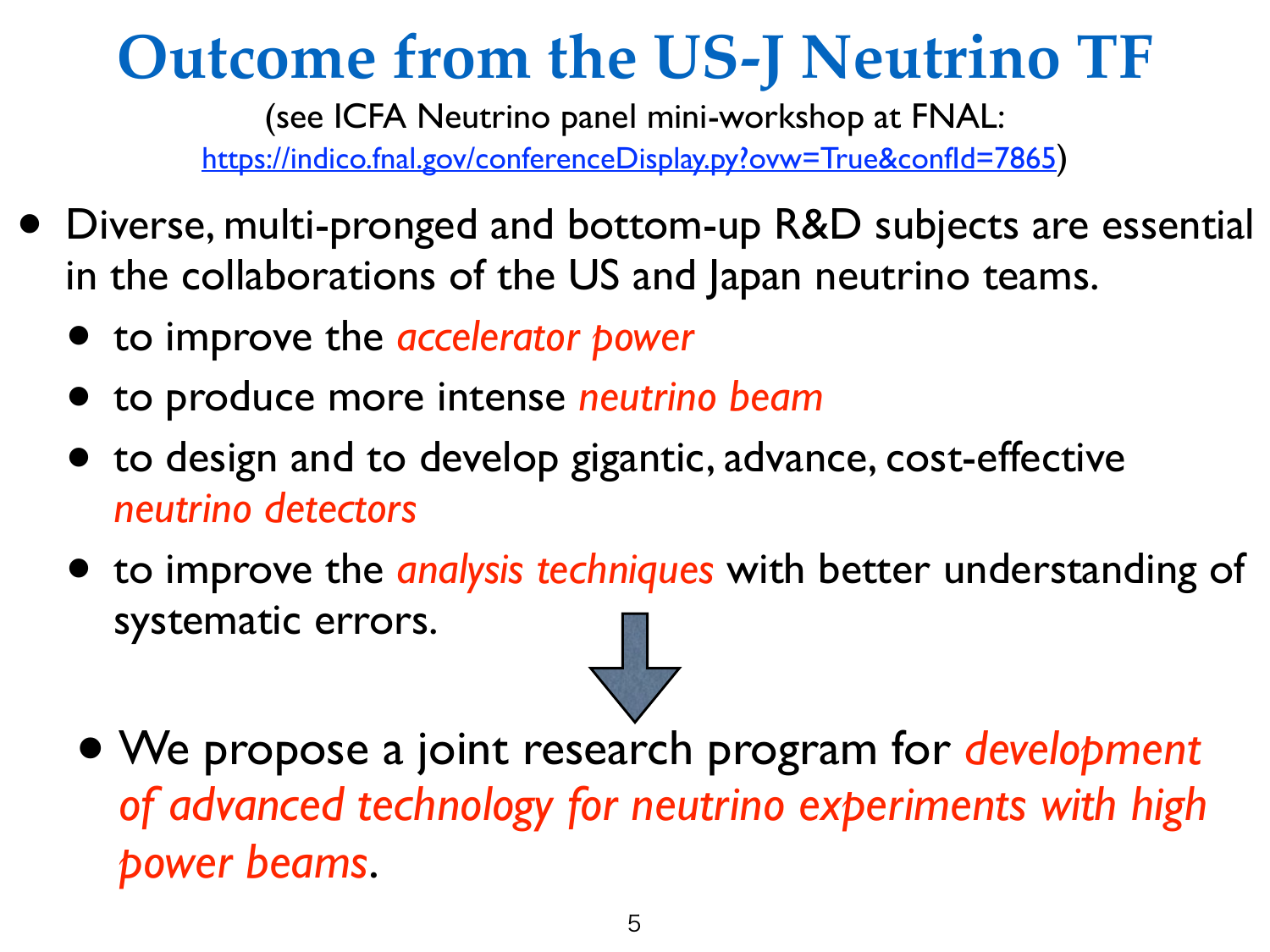### Members

- Japanese side: 40 members from KEK, ICRR, universities
	- PI: **Masashi Yokoyama** (Tokyo)
- US side: 35 members from FNAL, BNL, universities
	- PI: **Steve Brice** (Fermilab)
- Leading scientists for each area: *Area covered in this meeting*
	- Accelerator: **T.Koseki**(KEK/J-PARC), **B.Zwaska**(FNAL)
	- <sup>ν</sup> beam: **T.Nakadaira**(KEK), **V.Papadimitriou**(FNAL)
	- Detectors: **T.Hasegawa**(KEK), **M.Yokoyama**(Tokyo), **B.Rebel**(FNAL), **D.Harris**(FNAL)
	- Physics: **T.Nakaya**(Kyoto), **Y.Hayato**(ICRR), **S.Brice**(FNAL), **S.Zeller**(FNAL)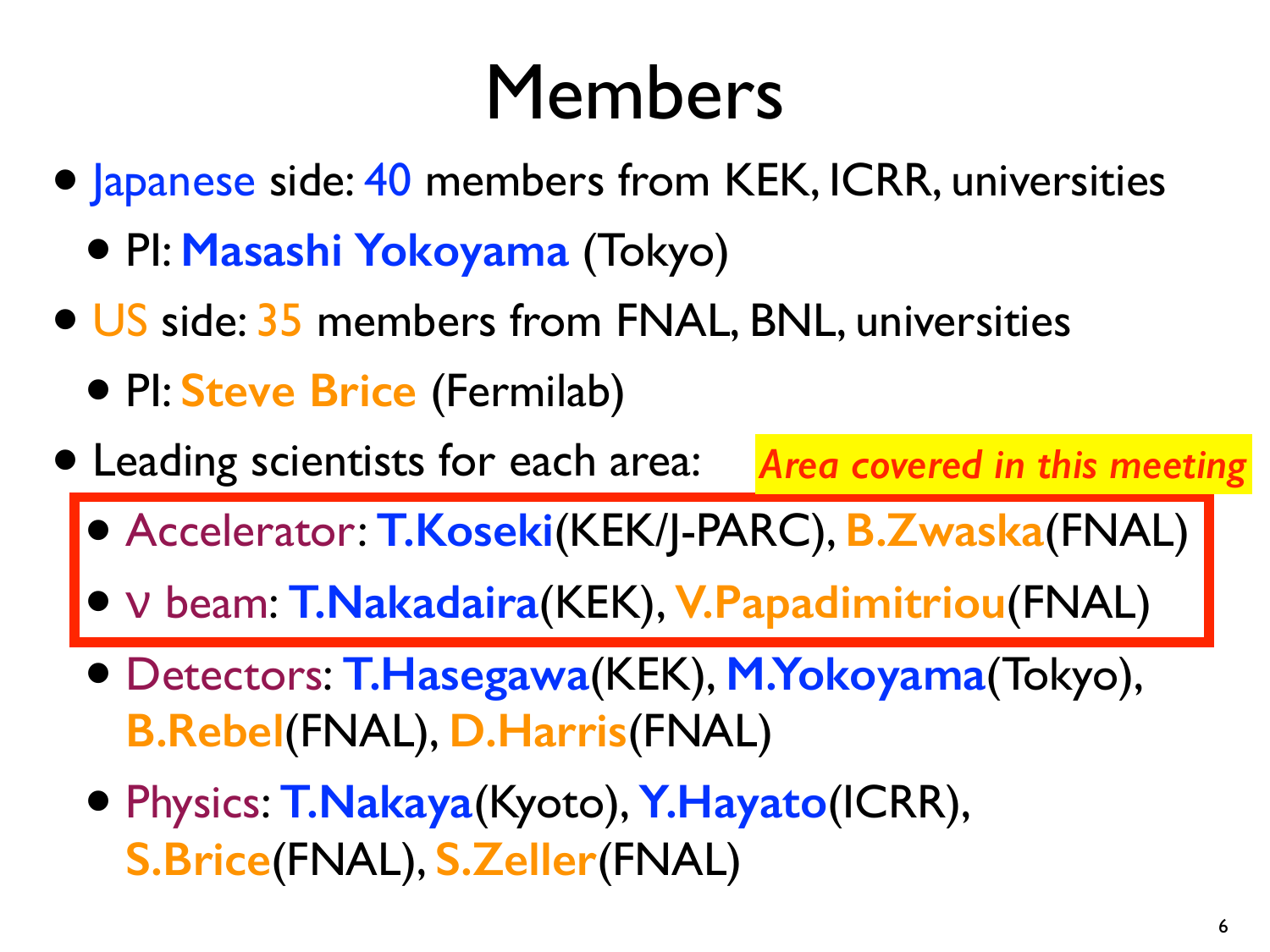#### Ongoing topics in JFY2013

• Accelerator

#### Covers very broad topics!

• Kicker R&D

Main US activity is at FNAL

- (Beam monitor R&D, common with beamline)
- Beamline
	- Horn improvement (Colorado U)
	- Radiation damage study
	- Beam monitor R&D
- Detector R&D
	- Thin plastic scintillator development
	- Electronics development for water Cherenkov detectors
	- Water based scintillator R&D (BNL)
	- LAr R&D in Japan
- Physics analysis (Just discussing for now)
	- Neutrino interaction
	- Combined analysis of T2K & NOvA in future?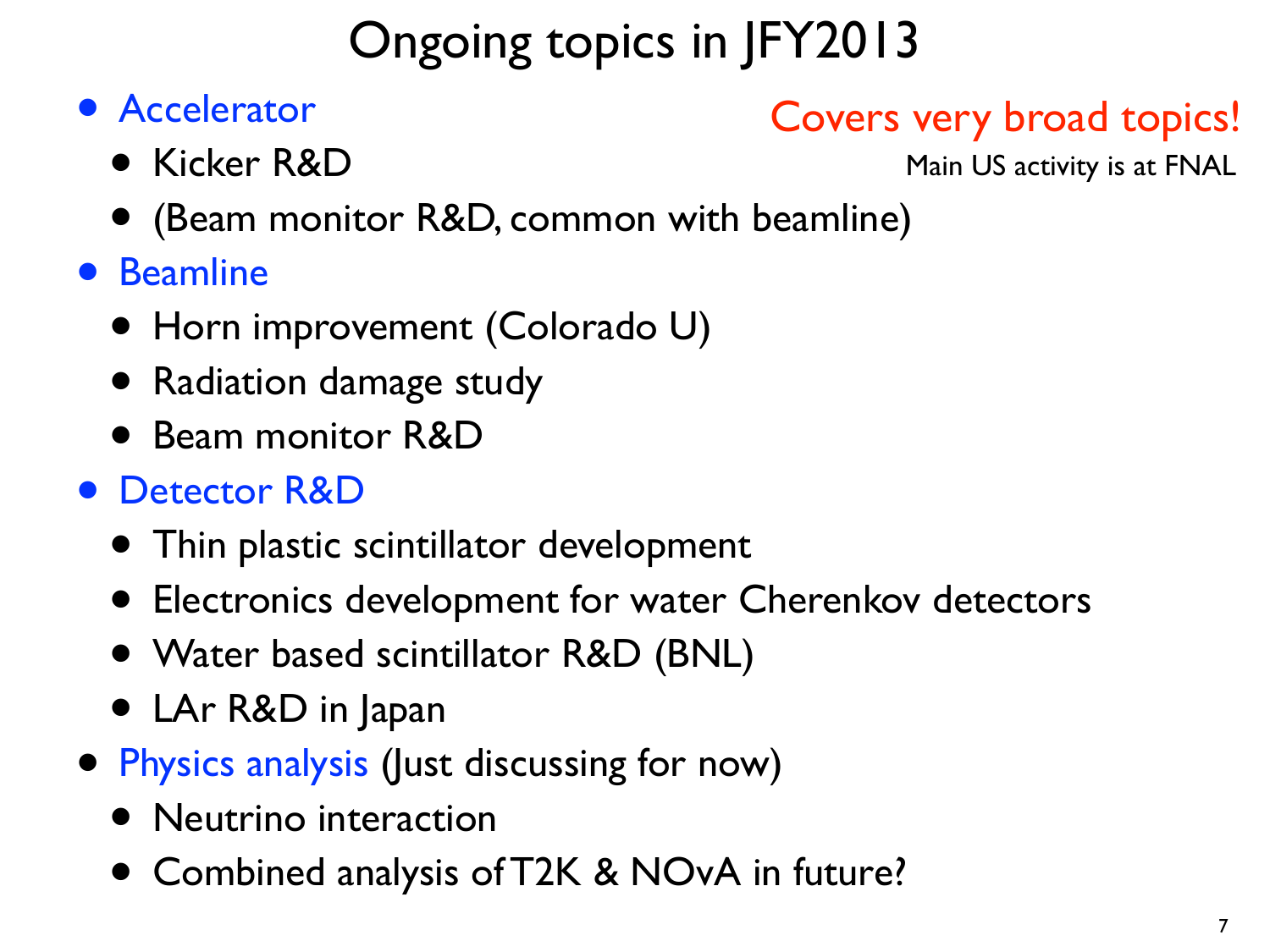# Ongoing detector R&D: status

- Thin plastic scintillator development
	- To be used in a test  $V$  experiment at J-PARC.
	- Ordered a die for extrusion, expect production in ~Nov.
- Electronics development for water Cherenkov detectors
	- Engineer working to develop a test board with FNAL-developed FPGA-based high resolution TDC
- Water based scintillator R&D (BNL)
	- Material compatibility test ongoing at BNL
- LAr R&D (Japan)
	- Supporting some equipments (elec.,)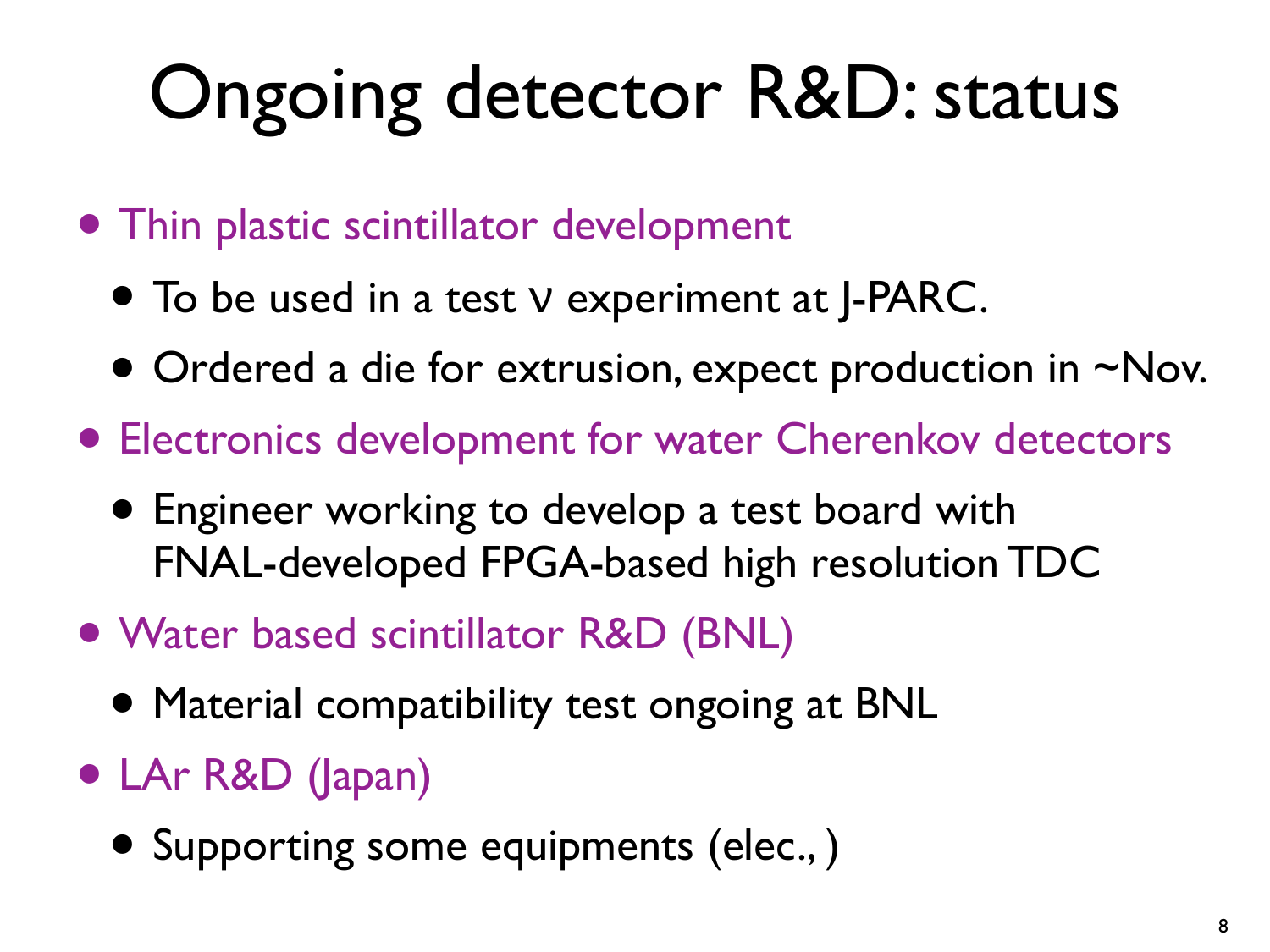# Budget in JFY 2013

- 30MJPY (~275kUSD) allocated to neutrino program.
	- + travel budget (only for Japanese side members' travel to US)
- 23MJPY (~210kUSD) to be spent in US
	- Account must be closed each year.
	- Material must be delivered within this calendar year.
		- Delivery  $\rightarrow$  Invoice  $\rightarrow$  Payment takes  $\geq$ Imonth.
	- Please re-evaluate how much you will spend this year. I need the information by the end of Sep.